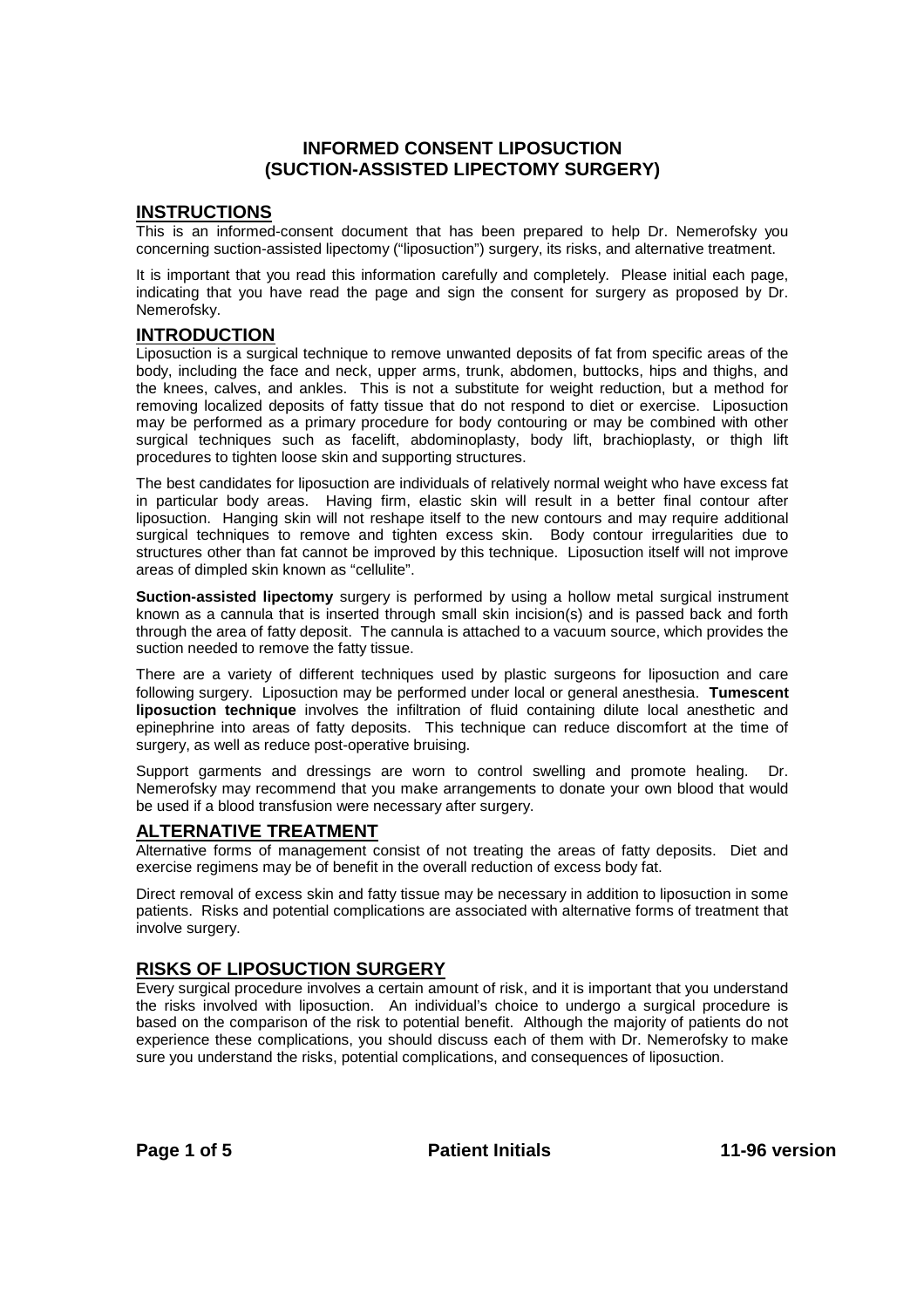## **Risks of Liposuction, continued**

**Patient selection** - Individuals with poor skin tone, medical problems, obesity, or unrealistic expectations may not be candidates for liposuction.

**Bleeding** - It is possible, though unusual, to have a bleeding episode during or after surgery. Should post-operative bleeding occur, it may require emergency treatment to drain accumulated blood or require a blood transfusion. Do not take any aspirin or anti-inflammatory medications for seven days before surgery, as this may increase the risk of bleeding.

**Infection** - An infection is quite unusual after this type of surgery. Should an infection occur, treatment including antibiotics or additional surgery may be necessary.

**Skin scarring** - Although good wound healing after a surgical procedure is expected, abnormal scars may occur within the skin and deeper tissues. In rare cases, abnormal scars may result. Scars may be unattractive and of a different color than surrounding skin. Additional treatments, including surgery, may be needed to treat abnormal scarring.

**Change in skin sensation** - A temporary decrease in skin sensation after liposuction may occur. This usually resolves over a period of time. Diminished (or complete loss of skin sensation) infrequently occurs and may not totally resolve.

**Skin discoloration/swelling** - Skin discoloration and swelling normally occurs following liposuction. In rare situations, swelling and skin discoloration may persist for long periods of time. Permanent skin discoloration is rare.

**Skin contour irregularities** - Contour irregularities and depressions in the skin may occur after liposuction. Visible and palpable wrinkling of skin can occur. Additional treatments including surgery may be necessary to treat skin contour irregularities following liposuction.

**Asymmetry** - It may not be possible to achieve symmetrical body appearance from liposuction surgery. Factors such a skin tone, bony prominence, and muscle tone may contribute to normal asymmetry in body features.

**Seroma** - Fluid accumulations infrequently occur in areas where liposuction has been performed. Additional treatments or surgery to drain accumulations of fluid may be necessary.

**Long term effects** - Subsequent alterations in body contour may occur as the result of aging, weight loss or gain, pregnancy, or other circumstances not related to liposuction.

**Tumescent liposuction** - There is the possibility that large volumes of fluid containing dilute local anesthetic drugs and epinephrine that is injected into fatty deposits during surgery may contribute to fluid overload or systemic reaction to these medications. Additional treatment including hospitalization may be necessary.

**Other** - You may be disappointed with the results of surgery. Infrequently, it is necessary to perform additional surgery to improve your results.

**Surgical anesthesia** - Both local and general anesthesia involve risk. There is the possibility of complication, injury, and even death from all forms of surgical anesthesia or sedation.

**Allergic reaction** - In rare cases, local allergies to tape, suture material, or topical preparations have been reported. Systemic reactions which are more serious may occur due to drugs used during surgery and prescription medicines. Allergic reactions may require additional treatment.

**Page 2 of 5 Patient Initials 11-96 version**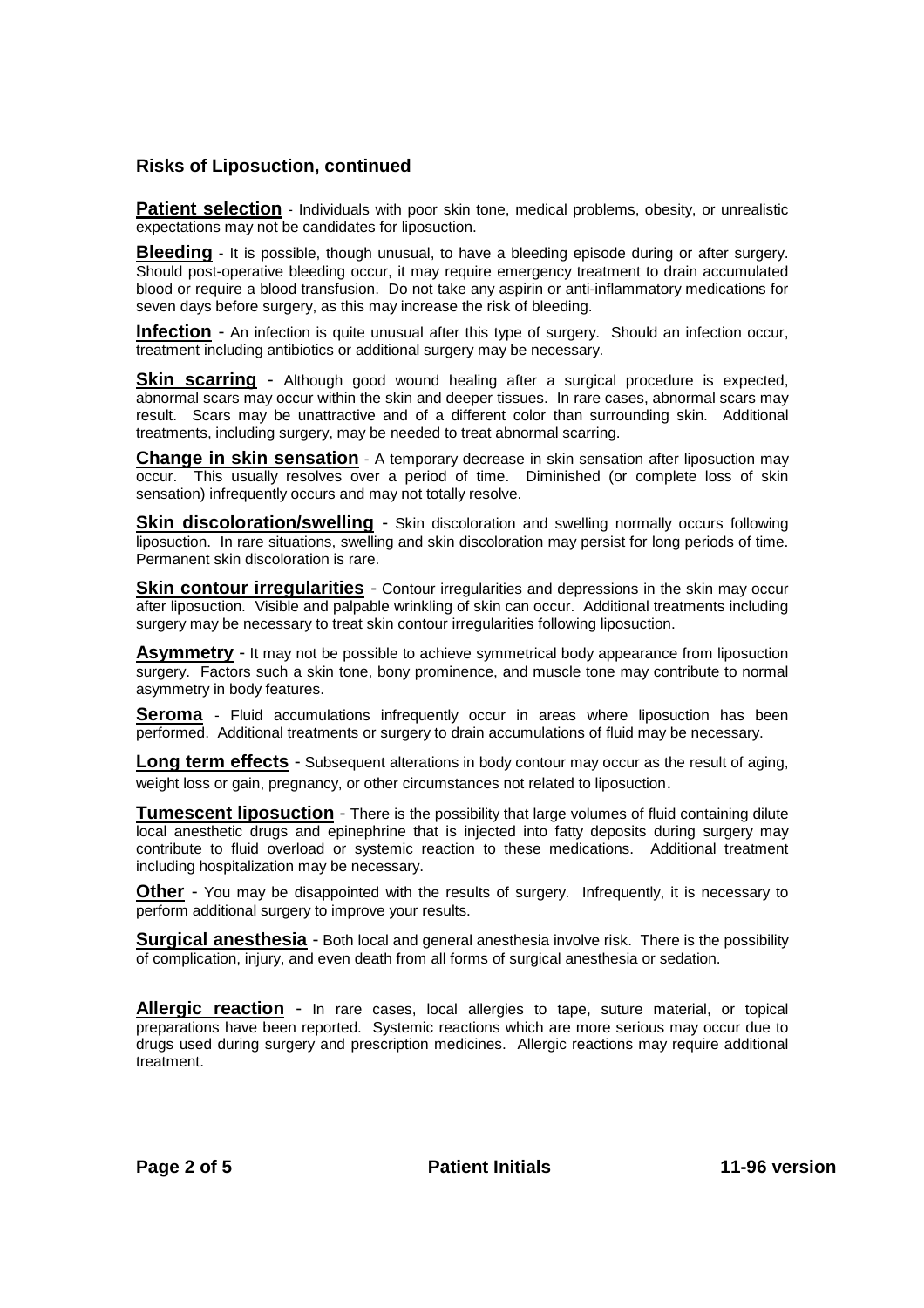# **Risks of Liposuction, continued**

**Surgical shock** - In rare circumstances, liposuction can cause severe trauma, particularly when multiple or extensive areas are suctioned at one time. Although serious complications are infrequent, infections or excessive fluid loss can lead to severe illness and even death. Should surgical shock occur after liposuction, hospitalization and additional treatment would be necessary.

**Pulmonary complications** - Fat embolism syndrome occurs when fat droplets are trapped in the lungs. This is a very rare and possibly fatal complication of suction-assisted lipectomy. Should fat embolism or other pulmonary complications occur, additional treatment including hospitalization may be necessary.

**Skin loss** - Skin loss is very rare after liposuction. Additional treatments including surgery may be necessary.

**Chronic pain** - Chronic pain and discomfort following liposuction is very rare.

# **HEALTH INSURANCE**

Most health insurance companies exclude coverage for cosmetic surgical operations such as liposuction or any complications that might occur from surgery. Please carefully review your health insurance subscriber-information pamphlet.

## **ADDITIONAL SURGERY NECESSARY**

There are many variable conditions in addition to risk and potential surgical complications that may influence the long term result from liposuction. Even though risks and complications occur infrequently, the risks cited are particularly associated with liposuction. Other complications and risks can occur but are even more uncommon. Should complications occur, additional surgery or other treatments may be necessary. The practice of medicine and surgery is not an exact science. Although good results are expected, there is no guarantee or warranty expressed or implied, on the results that may be obtained.

# **FINANCIAL RESPONSIBILITIES**

The cost of surgery involves several charges for the services provided. The total includes fees charged by Dr. Nemerofsky, the cost of surgical supplies, anesthesia, laboratory tests, and possible outpatient hospital charges, depending on where the surgery is performed. Depending on whether the cost of surgery is covered by an insurance plan, you will be responsible for necessary co-payments, deductibles, and charges not covered. Additional costs may occur should complications develop from the surgery. Secondary surgery or hospital day-surgery charges involved with revisionary surgery would also be your responsibility.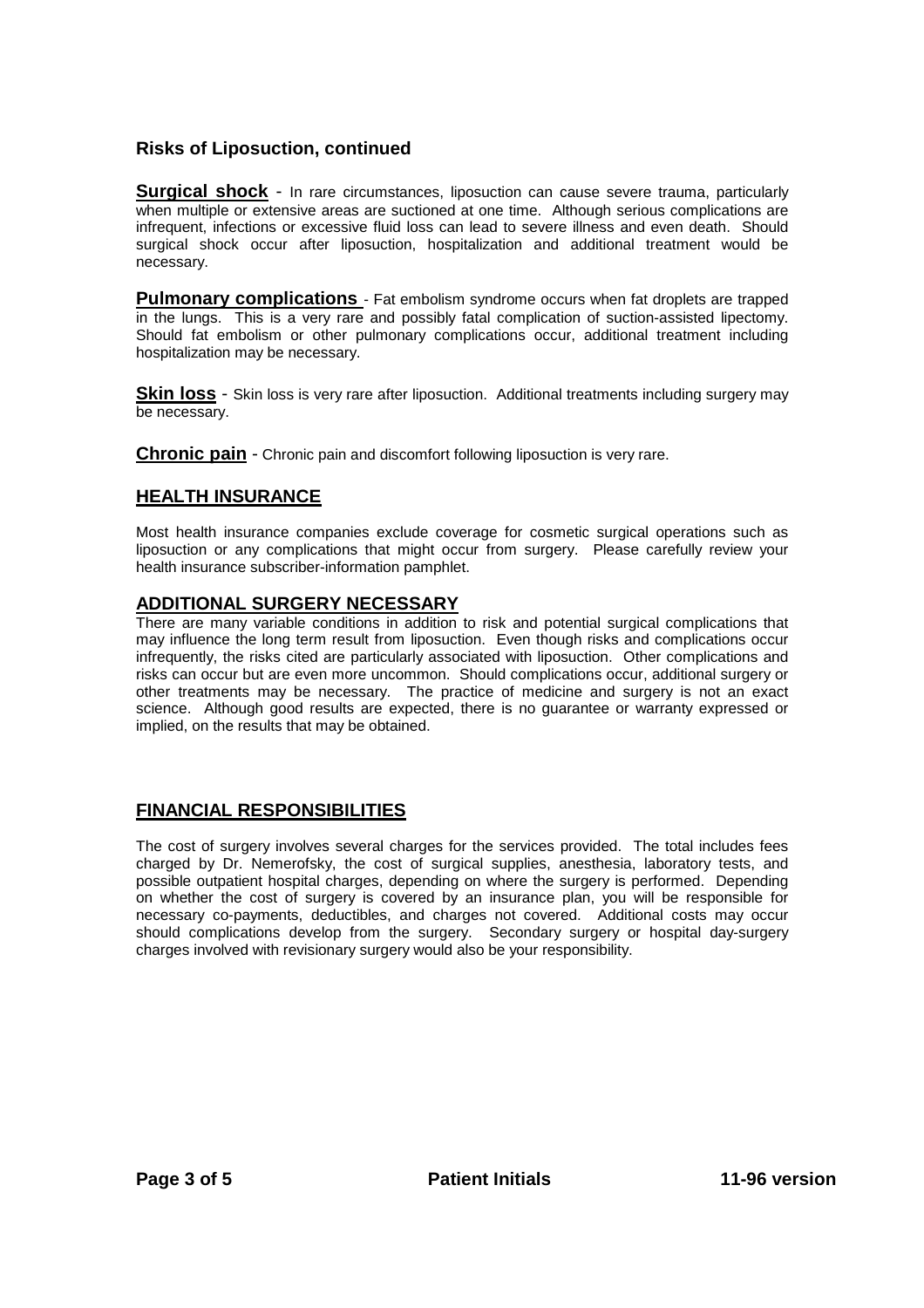# **Risks of Liposuction, continued**

## **DISCLAIMER**

Informed-consent documents are used to communicate information about the proposed surgical treatment of a disease or condition along with disclosure of risks and alternative forms of treatment(s). The informed-consent process attempts to define principles of risk disclosure that should generally meet the needs of most patients in most circumstances.

However, informed consent documents should not be considered all inclusive in defining other methods of care and risks encountered. Dr. Nemerofsky may provide you with additional or different information which is based on all the facts in your particular case and the state of medical knowledge.

Informed-consent documents are not intended to define or serve as the standard of medical care. Standards of medical care are determined on the basis of all of the facts involved in an individual case and are subject to change as scientific knowledge and technology advance and as practice patterns evolve.

**It is important that you read the above information carefully and have all of your questions answered before signing the consent on the next page.**